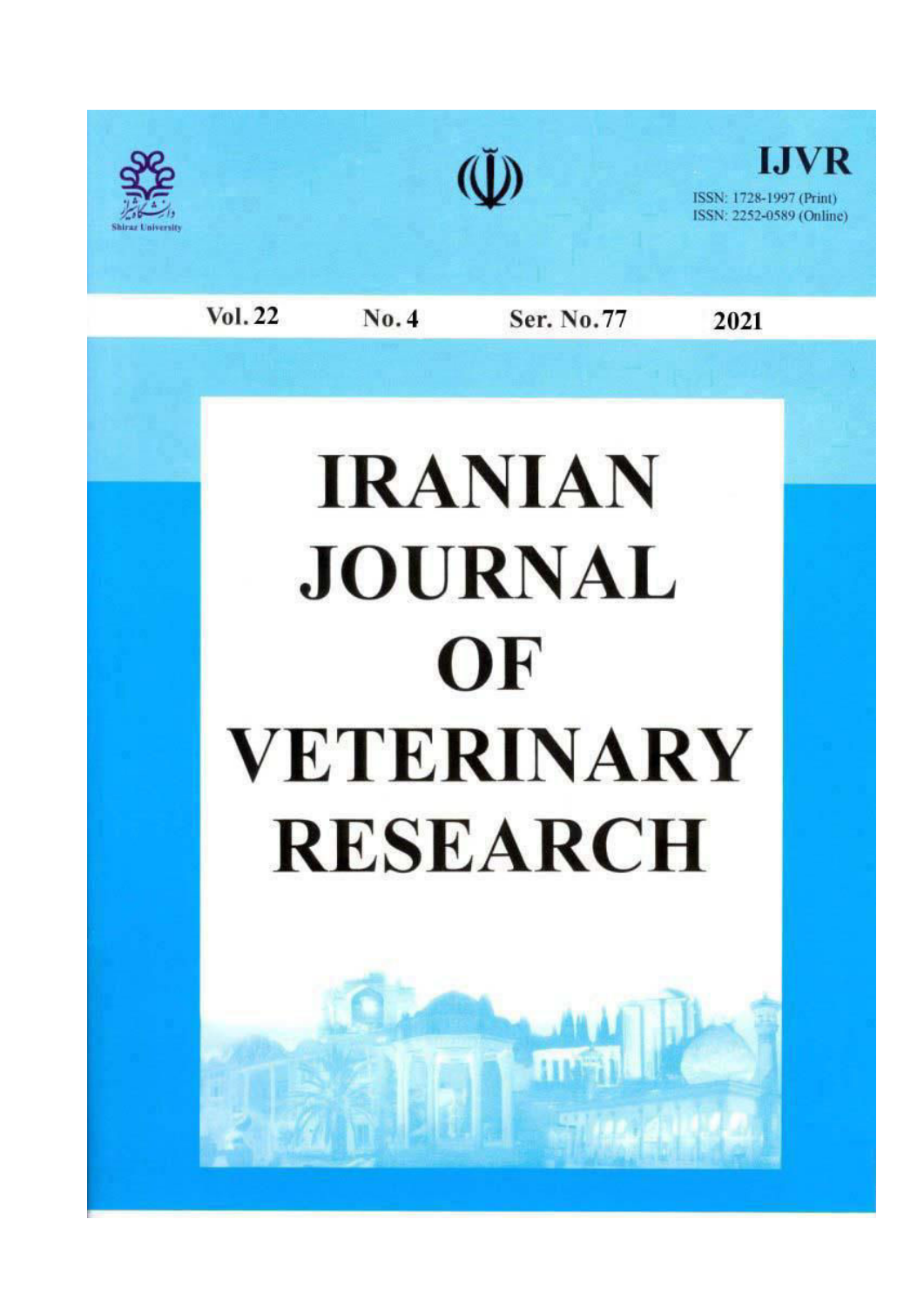# **Short Paper**

# **Phylogenetic analysis of canine paryovirus 2 subtypes from** diarrheic dogs in Iran

Ghajari, M.<sup>1</sup>; Pourtaghi, H.<sup>2\*</sup> and Lotfi, M.<sup>3</sup>

<sup>1</sup>Department of Clinical Sciences, Karaj Branch, Islamic Azad University, Karaj, Iran; <sup>2</sup>Department of Microbiology, Karaj Branch, Islamic Azad University, Karaj, Iran; <sup>3</sup>Department of Quality Control, Razi Vaccine and Serum Research Institute, Agricultural Research, Education and Extension Organization (AREEO), Karaj, Iran

\*Correspondence: H. Pourtaghi, Department of Microbiology, Karaj Branch, Islamic Azad University, Karaj, Iran. E-mail: hadi.pourtaghil@gmail.com

<sup>do</sup> 10.22099/IJVR.2021.40878.5925

(Received 6 Jun 2021; revised version 30 Sept 2021; accepted 20 Oct 2021)

## **Abstract**

Background: Canine parvovirus type 2 (CPV-2) causes gastroenteritis and leukopenia in dogs worldwide. They are three subtypes of CPV-2 including CPV-2a, CPV-2b, and CPV-2c. The distribution status of CPV-2 subtypes has been shown differences in many countries. Aims: The aim of the present study was detection and phylogenetic analysis of different subtypes of CPV-2 circulating in two provinces of Iran, Tehran and Alborz. Methods: CPV-2 was detected using 555 primer pairs in collected samples. Phylogenetic analysis of CPV-2 subtypes was done using sequencing of the partial length of VP2 gene. Results: Twenty-eight CPV-2 were detected using 555 primer pair. The sequences of isolates were deposited in the GenBank database. Phylogenetic analysis revealed that all CPV-2c subtype isolates had very high sequence identity to China and Zambia that form a distinct cluster. Conclusion: In conclusion, this study revealed the emergence of all CPV-2 variants in dogs in Iran. Thus, the continual monitoring of CPV-2 in domestic dogs should be further conducted on a large scale to determine the predominant variants and their distributions in the country and to follow the dynamics of CPV-2 in the Middle East region of Asia.

Key words: Canine parvovirus type 2, Detection, Dog, Iran, Phylogenetic analysis

# **Introduction**

Canine parvovirus type 2 (CPV-2) is a small nonenveloped virus with a single strand DNA genome containing approximately 5000 nucleotides. The virus capsid symmetry is icosahedral and assembled from 54 copies of VP2 and 6 copies of VP1 (Zhou et al., 2017). Although CPV-2 is a DNA virus, its nucleotide substitution rate  $(10^{-4}$  per site per year) is similar to RNA viruses (Voorhees et al., 2020).

CPV-2 was discovered in 1978, and from 1978 to 1979 spread worldwide. CPV-2 may be derivate from feline panleukopenia virus (FPV). The original CPV-2 differs from FPV in six amino acids (aa) residues in VP2 protein. These changes may have contributed to the gain of affinity for canine transferrin receptor (Tfr) observed during the shift from FPV to CPV-2 and accelerate easy transfer of CPV-2 between dogs (Decaro and Buonavoglia, 2012; Zhou et al., 2017). The mutated aa of VP2 protein include 80, 93, 103, 323, 564, and 568 residues. CPV modifies more rapidly than FPV (Decaro and Buonavoglia, 2012; Kapiya et al., 2019). After a few years, two new antigenic variants, CPV-2a and CPV-2b, appeared and they completely replaced the original CPV-2. CPV-2a and CPV-2b differ from the original CPV-2 in five to six aa of VP2 protein including 87, 101, 297, 300, 305, and 426 residues. The third variant, CPV-2c, was reported in Italy in 2000. The difference between the three subtypes is related to aa 426 possessing N in the original CPV-2 and CPV-2a, D in CPV-2b and CPV-2c, and E in the residue of VP2 protein (Zhou et al., 2017; Kapiya et al., 2019). Now three antigenic variants of CPV-2 including 2a, 2b, and 2c are circulating in many countries (Decaro et al., 2007; Battilani et al., 2019). At present, original CPV-2 is not circulating in dog population but it exists in most vaccines (Day et al., 2016: Zhou et al., 2016). Subsequently, CPV-2c was shown to affect adult and vaccinated dogs and even cats (Decaro and Buonavoglia, 2012; Charoenkul et al., 2019). The global distribution of CPV-2 subtypes indicates that CPV-2a is the predominant subtype in Asia, while CPV-2c is predominant in South America and Europe (Zhou et al., 2017). Previous studies indicated that CPV-2b is the predominant subtype in Iran and the US (Firooziaii et al., 2011; Miranda and Thompson, 2016; Zhou et al., 2017; Nikbakht et al., 2018).

To understand better the reasons for this difference, a phylogenetic analysis of the CPV-2 subtypes was done using sequencing of partial length of VP2 gene.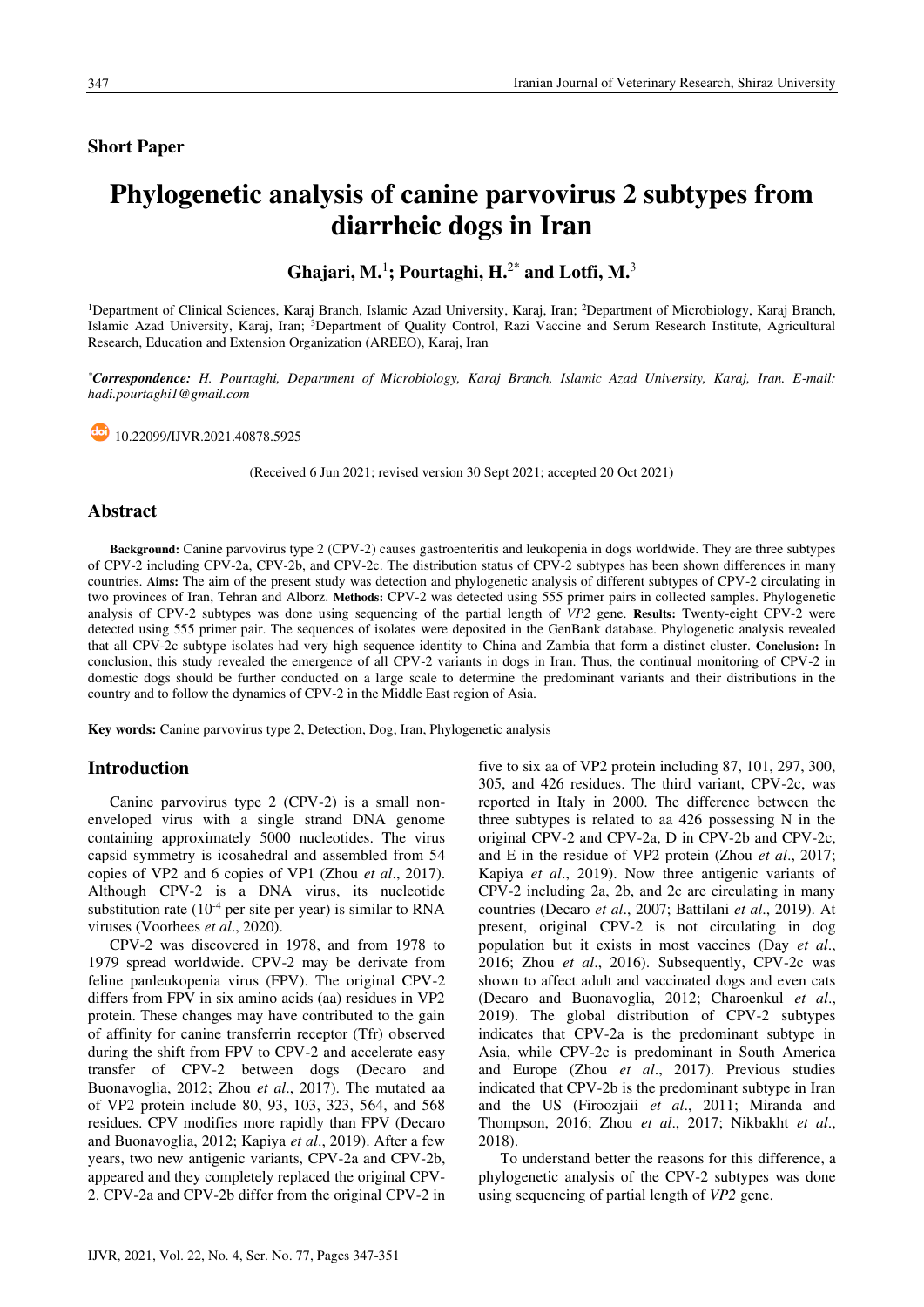# **Materials and Methods**

#### **Samples**

A total of 47 rectal samples were collected from dogs with clinical signs such as vomiting and diarrhea using sterile swabs. Rectal swabs were kept in 2 ml sterile phosphate buffered saline (PBS). The samples were transported to the laboratory under cool condition and stored at -70°C until use. The samples were collected from Tehran and Alborz provinces in Iran, during 2019 and 2020.

# **DNA** extraction and PCR amplification

CPV-2 DNA was extracted using DynaBio<sup>TM</sup> (viral nucleic acid extraction mini kit, Takapozist Co., Iran) according to the manufacturer's instructions. CPV-2 was detected using 555 primer pairs from the samples. The primer pairs 555 forward (5'-CAG GAA GAT ATC CAG AAG GA-3<sup>2</sup>) and reverse (5<sup>2</sup>-GGT GCT AGT TGA TAT GTA ATA AAC A-3<sup>2</sup>) amplify a 583 bp fragment of capsid protein including the codon for residue 426 (Buonavoglia et al., 2001). PCR was conducted using a Taq DNA polymerase (Yektatajhiz, Iran), in the ESCO thermal cycler. The following thermal condition was used: initial denaturation step at  $94^{\circ}$ C for 10 min followed by 35 cycles of  $94^{\circ}$ C for 30 s, 55<sup>o</sup>C for 60 s, and  $72^{\circ}$ C for 60 s. A final extension step was performed at 72°C for 10 min.

#### **Sequencing**

The PCR products obtained with 555 primer pairs were gel purified and sequenced using Sanger sequencing. Nucleotide sequences were edited and analyzed using BioEdit software, version 7.2.5. After editing the sequences, 483 bp fragments were used in the phylogenetic analysis. Phylogenetic analysis was conducted in the MEGA X using the maximum likelihood method based on the Kimmura 2-parameter model (Fagbohun and Omobowale, 2018). A total of 28 nucleotide sequences were included in the dataset. Also, 25 reference sequences were obtained from GenBank of which 10 were from Asia and 15 were from other parts of the world, including Africa, North, and South of America, Europe, and Australia. Selection of reference sequences was based on similarity to CPV-2 sequences of Iran. For this purpose, analysis of sequences by basic local alignment search tool (BLAST), which is available in GenBank was done (Fig. 1). Furthermore, some aspects such as genotype and geographical origin were considered in the reference sequences collection. In addition, two feline parvovirus sequences were used as outgroups. The phylogenetic tree reliability was estimated with bootstrap method 1000 replicates.

# **Results**

# **PCR** detection

CPV-2 DNA was detected in 28  $(59.5\%)$  of 47 fecal

348

samples by PCR using primer pairs 555. Figure 1 shows the PCR products of some of the isolates. As shown in Table 1, All 28 samples that had clinical signs and were positive by PCR were collected from cases that were not vaccinated against CPV-2 except two.



Fig. 1: PCR products of CPV-2, 583 bp fragments of capsid protein. Lane 1: DNA molecular weight marker (100-1000 bp), Lane 2: Positive control, and Lanes 3-7: Positive isolates

Table 1: Detailed descriptions of CPV-2 characterized in this study

| <b>Breed</b>         | Age<br>(month)          | Vaccination<br>status | CPV-2 subtype<br>(sequencing) |
|----------------------|-------------------------|-----------------------|-------------------------------|
| Shih Tzu             | 5                       | ٠                     | CPV2a/Iran/2019/19            |
| German Shepherd      | 6                       |                       | CPV2b/Iran/2019/21            |
| Mixed                | 4                       |                       | CPV2a/Iran/2020/01            |
| <b>Mixed Terrier</b> | 3                       |                       | CPV2b/Iran/2020/22            |
| Chihuahua            | 9                       | $^{+}$                | CPV2a/Iran/2019/11            |
| <b>Mixed Terrier</b> | $\overline{c}$          |                       | CPV2c/Iran/2019/27            |
| German Shepherd      | 3                       |                       | CPV2c/Iran/2020/05            |
| German Shepherd      | 3                       |                       | CPV2c/Iran/2020/07            |
| Mixed                | 3                       |                       | CPV2a/Iran/2019/18            |
| Mixed Terrier        | $\overline{c}$          |                       | CPV2a/Iran/2019/20            |
| Rottweiler           | 3                       |                       | CPV2a/Iran/2020/02            |
| German Shepherd      | $\overline{c}$          |                       | CPV2a/Iran/2019/13            |
| Pomeranian           | $\overline{3}$          | $^{+}$                | CPV2b/Iran/2020/23            |
| Shih Tzu             | $\overline{4}$          |                       | CPV2a/Iran/2019/12            |
| German Shepherd      | $\overline{c}$          | ٠                     | CPV2a/Iran/2020/03            |
| Mixed Terrier        | $\overline{c}$          |                       | CPV2a/Iran/2019/16            |
| German Shepherd      | $\overline{4}$          |                       | CPV2a/Iran/2020/04            |
| German Shepherd      | $\overline{c}$          |                       | CPV2c/Iran/2020/26            |
| Pomeranian           | 3                       |                       | CPV2c/Iran/2020/06            |
| Pomeranian           | 9                       |                       | CPV2c/Iran/2020/28            |
| Mixed                | 7                       |                       | CPV2b/Iran/2020/24            |
| <b>Mixed Terrier</b> | 6                       |                       | CPV2b/Iran/2020/25            |
| German Shepherd      | 10                      |                       | CPV2c/Iran/2020/08            |
| Dobermann            | $\overline{c}$          |                       | CPV2a/Iran/2019/15            |
| Dobermann            | $\overline{c}$          |                       | CPV2a/Iran/2019/14            |
| German Shepherd      | $\overline{\mathbf{3}}$ |                       | CPV2a/Iran/2019/17            |
| German Shepherd      | 6                       |                       | CPV2c/Iran/2020/09            |
| German Shepherd      | 6                       |                       | CPV2c/Iran/2020/10            |

#### Sequencing and phylogenetic analysis

According to the amino acid sequence at 426 residue, 14, 5, and 9 isolates belong to CPV-2a (50%), CPV-2b  $(17.8\%)$ , and CPV-2c  $(32.1\%)$ , respectively (Fig. 2). Sequence alignment analysis showed three non-silent mutations at some isolates that residue 440 (Thr to Ala) were seen in 16 isolates. Another non silent mutations were at residue 553 (Asn to Ile) and 556 (Asp to Gly) at isolate CPV2a/Iran/2019/15 and, 568 (Gly to Val) at isolates CPV2a/Iran/2019/16 and CPV2a/Iran/2019/17.

The sequences were deposit in the GenBank data base (accession number was MW444897-MW444916, MN906317-MN906321, and MN990465-MN990469).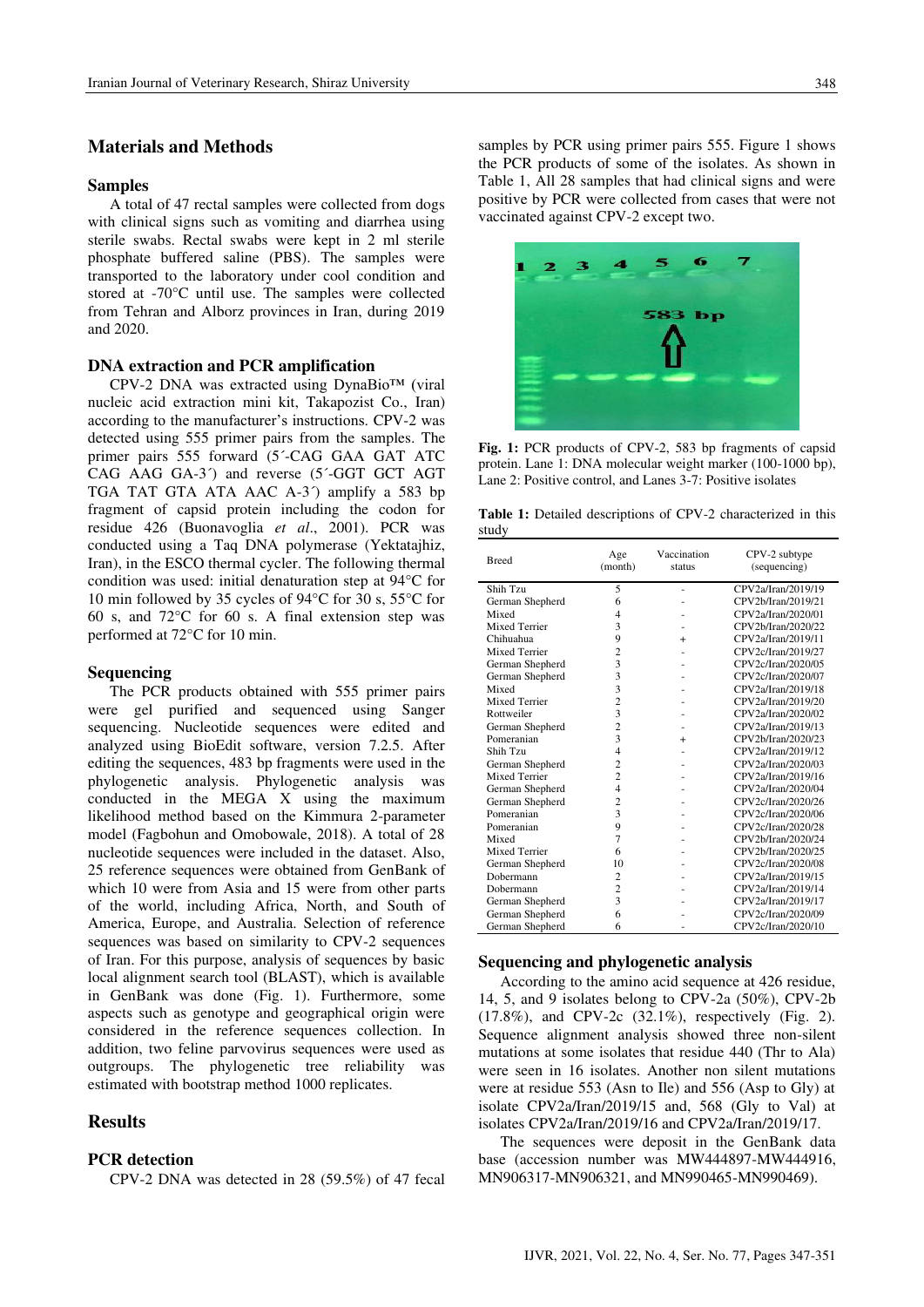

Fig. 2: Molecular phylogenetic analysis of VP2 gene by maximum likelihood method. The evolutionary history was inferred using the Maximum Likelihood method and Kimura 2-parameter model. The tree with the highest log likelihood (-1030.46) is shown. The percentage of trees in which the associated taxa clustered together is shown next to the branches. Initial tree(s) for the heuristic search were obtained automatically by applying Neighbor-Join and BioNJ algorithms to a matrix of pairwise distances estimated using the Maximum Composite Likelihood (MCL) approach, and then selecting the topology with a superior log likelihood value. The tree is drawn to scale, with branch lengths measured in the number of substitutions per site. This analysis involved 53 nucleotide sequences. Codon positions were 1st+2nd+3rd+Noncoding. There were a total of 490 positions in the final dataset. Evolutionary analyses were conducted in MEGA X

## **Discussion**

CPV-2 is one of the most important infectious diseases of dogs that causes highly contagious gastroenteritis and leukopenia with high mortality in dogs (Figueiredo et al., 2016). Currently, there are three different CPV-2 subtypes, including CPV-2a, CPV-2b, and CPV-2c, that cause disease in dogs worldwide but there is no report of disease by original CPV-2 (Mosallanejad et al., 2014; Zhou et al., 2017; Novosel et al., 2019). The results of the current study indicate a high prevalence of CPV-2 (59.5%) among dogs that is presented to veterinary clinics with gastroenteritis symptoms. We found that all three CPV-2 subtypes are cocirculating in Iran, CPV-2a was the predominant subtype  $(50\%)$ , followed by CPV-2c  $(32.1\%)$ , and CPV-2b (17.8%). While previous studies in Iran indicated that CPV-2b was the predominant subtype in Iran (Firooziaii) et al., 2011; Nikbakht et al., 2018) but, the studies in Asia showed that CPV-2a was the predominant subtype (Zhao et al., 2013; Yi et al., 2016; Zhou et al., 2017). The prevalence of CPV-2c not only has been reported from some countries in Asia, including India, Vietnam, China, and Taiwan (Charoenkul et al., 2019), but also it is the dominant subtype found in Europe and America except for the US (Hong et al., 2007; Calderon et al., 2011; Zhou et al., 2017). This indicates that ecology can influence the geographic distribution of CPV-2 subtypes, and currently CPV-2a instead of CPV-2b, becomes the predominant subtype in Iran. Until 2019, the CPV-2b and CPV-2a subtypes were present in Iran and there were a few reports of CPV-2c (Saei et al., 2017; Nikbakht et al., 2018). There is no report about identification of original CPV-2 from diarrheic dogs in Iran.

Phylogenetic analysis revealed that CPV-2c subtypes are clustered in two distinct groups. All CPV-2c of Iran are located in group c1 and they were accompanied with some sequences from Zambia and China (accession No. LC409263, and KT162014, respectively). This indicates that CPV-2c subtypes from Iran showed high similarity to CPV-2c in Africa and East of Asia. The reason for this fact is not distinguished, but it can be related to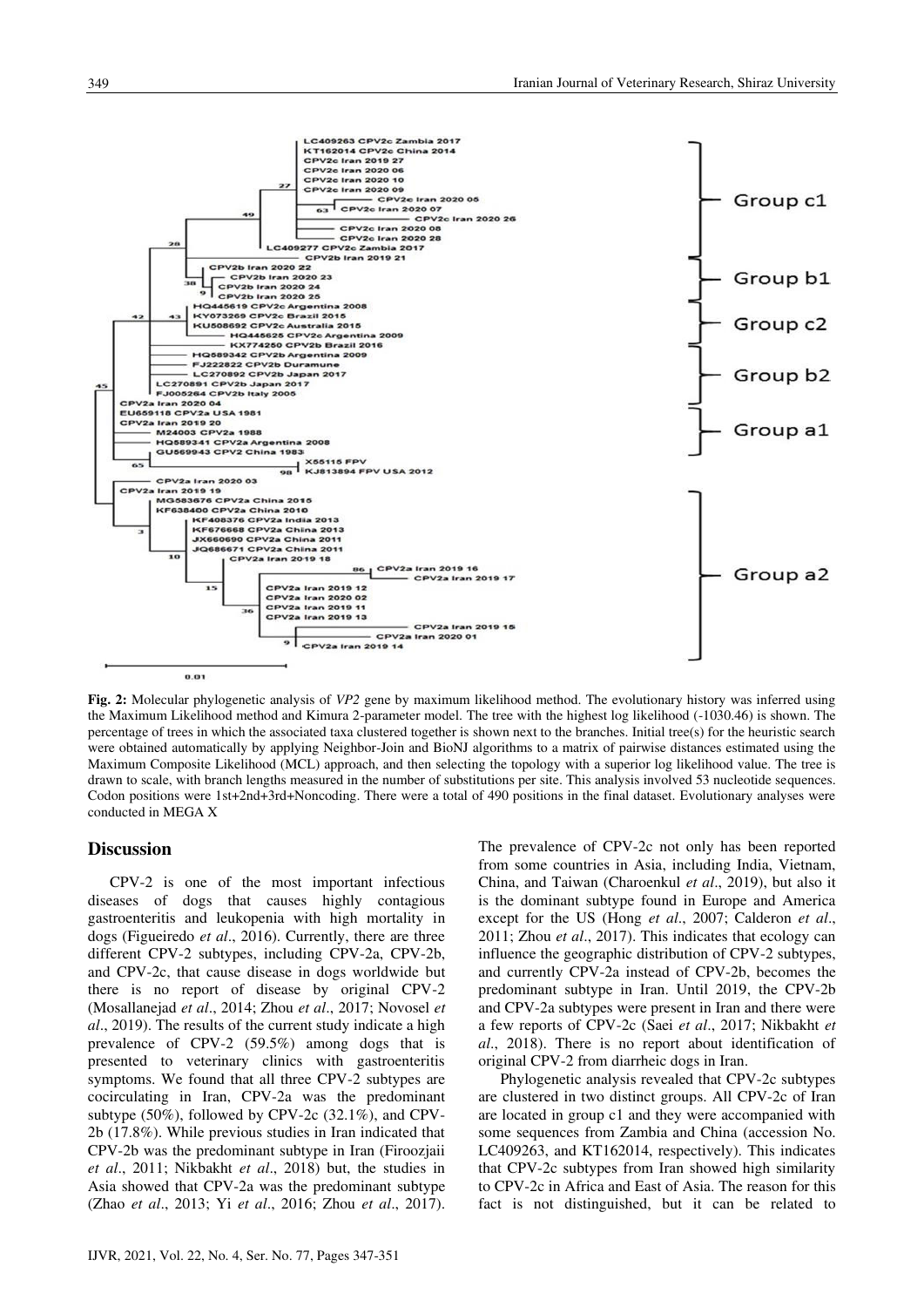commercial trade practices between these countries, such as import of keeping equipment of dogs, like dog food. There are some sequences from South of America, Australia located in group c2. This indicates that they are two different clusters of CPV-2c subtypes that are spreading in Iran. CPV-2b subtypes are clustered in two distinct groups too. Group c2 is located between b1 and b2. All CPV-2b subtypes of Iran that are located in group b1 showed very high identity. The unique cluster also indicates that CPV-2b circulating in Iran are different from other parts of the world. But, in group b2 there are some sequences from South America, Europe, and East Asia. CPV-2a subtypes are clustered in two distinct groups too, but they show more divergence in comparison with CPV-2b. The CPV2-a sequences are located in group a1, including some sequences from America, Brazil, Argentina, China, and Iran and they are the oldest CPV-2. Interestingly, most CPV-2a subtypes from Iran (group a2) are located with some sequences from India and China. These indicate that CPV-2a subtypes have the most diversity and CPV-2a subtypes in Iran are from two ancestors Euro-America and Asia. tree. According to topology of phylogenetic CPV2a/Iran/2019/15, CPV2c/Iran/2020/26, and CPV2a/Iran/2019/17 are the youngest isolates, and CPV2a/Iran/2020/04, and CPV2a/Iran/2019/19 are the oldest isolates (Fig. 2).

Vaccination of dogs is the best method to protect them from infection with CPV-2 (Day et al., 2016; Ford et al., 2017) but, maternal antibodies can cause failure of vaccine to raise immune system and increase antibodies against CPV-2 (Chastant and Mila, 2019). The results of the current study indicate that two vaccinated dogs were affected by CPV disease (CPV2a/Iran/2019/11 and CPV2b/Iran/2020/23). One of the dogs was nine-monthold when infected with CPV-2. According to the history, this case received two doses of vaccine; the latest one was 20 days before the infection. In order to accomplish maternal antibodies in dogs older than 16 weeks, there should not be any interference with the vaccine. So, a single dose of CPV-2 vaccine has the potential to induce an immune response (Day et al., 2016; Decaro et al., 2020). One reason for the infection of the mentioned case could be attributed to vaccine-related immunization failure such as improper vaccination schedules; the other can be related to host immunization failure. Some cases without protective immune response after vaccination in age older than 16 weeks can be considered as genetically immune non-responder (Day et al., 2016; Decaro et al., 2020). Finally, mutation at residue T440A is also responsible for the vaccination failure. The isolates with 440A may become the novel CPV-2 sub-variant (Zhou et al., 2017) that was presented in 16 CPV-2 isolates in the current study.

In conclusion, this study revealed the emergence of all CPV-2 variants in dogs in Iran. Thus, the continual monitoring of CPV-2 in domestic dogs should be further conducted on a large scale to determine the predominant variants and their distributions in the country, and also to detect the dynamics of CPV-2 in the Middle East region of Asia. The whole genome sequencing of all CPV-2 variants is imperative to recognize all mutations that can cause vaccine failure.

## Acknowledgements

The authors would like to thank Dr M. Ranjbar for his phylogenetic analysis advice. No ethical approval was required during questionnaires from owners or sample collection from animals.

## **Conflict of interest**

The authors declare that they have no conflict of interest.

#### **References**

- Battilani, M; Modugno, F; Mira, F; Purpari, G; Bella, SD; Guercio, A and Balboni, A (2019). Molecular epidemiology of canine parvovirus type 2 in Italy from 1994 to 2017: recurrence of the CPV-2b variant. BMC Vet. Res., 15: 393. doi: org/10.1186/s12917-019-2096-1.
- Buonavoglia, C; Martella, V; Pratelli, A; Tempesta, M; Cavalli, A; Buonavoglia, D; Bozzo, G; Elia, G; Decaro, N and Carmichael, L (2001). Evidence for evolution of canine parvovirus type 2 in Italy. J. Gen. Virol., 82: 3021-3025.
- Calderon, MG; Romanutti, C; Antuono, AD; Keller, L; Mattion, N and Torre, JL (2011). Evolution of canine parvovirus in Argentina between years 2003 and 2010: CPV-2c has become the predominant variant affecting the domestic dog population. Virus Res., 157: 106-110. doi: 10.1016/j.viruses.2011.02.015.
- Charoenkul, K; Tangwangvivat, R; Janetanakit, T; Boonyapisitsopa, S; Bunpapong, N; Chaiyawong, S and Amonsin, A (2019). Emergence of canine parvovirus type 2c in domestic dogs and cats from Thailand. Transbound. Emerg. Dis., 66: 1518-1528. doi: org/10.1111/tbed.13177.
- Chastant, S and Mila, H (2019). Passive immune transfer in puppies. Anim. Reprod. Sci., 207: 162-170.
- Day, MJ; Horzinek, MC; Schultz, RD and Squires, RA (2016). WSAVA guidelines for the vaccination of dogs and cats. J. Small Anim. Pract., 57: E1-E45.
- Decaro, N and Buonavoglia, C (2012). Canine parvovirus A review of epidemiological and diagnostic aspects, with emphasis on type 2c. Vet. Microbiol., 155: 1-12.
- Decaro, D; Buonavoglia, CBVR and Barrs, VR (2020). Canine parvovirus vaccination and immunisation failures: Are we far from disease eradication? Vet. Microbiol., 247: 108760. doi: org/10.1016/j.vetmic.2020.108760.
- Decaro, N; Desario, C; Addie, DD; Martella, V; Vieira, MJ; Elia, Zicola, A; Davis, C; Thompson, G; Thiry, E; Truyen, U and Buonavoglia, C (2007). Molecular epidemiology of canine parvovirus, Europe. Emerg. Infect. Dis., 13: 1222-1224.
- Fagbohun, OA and Omobowale, TO (2018). Sequence and phylogenetic analysis of canine parvovirus-2 isolates in dogs revealed circulation of three subtypes in Nigeria. Virusdisease. 29: 411-415. doi: org/10.1007/s13337-018- $0475-z$
- Figueiredo, J; Miranda, C; Souto, R; Silva, E; Fafetine, J and Thompson, G (2016). Genetic characterization of canine parvovirus type 2 subtypes in Maputo,